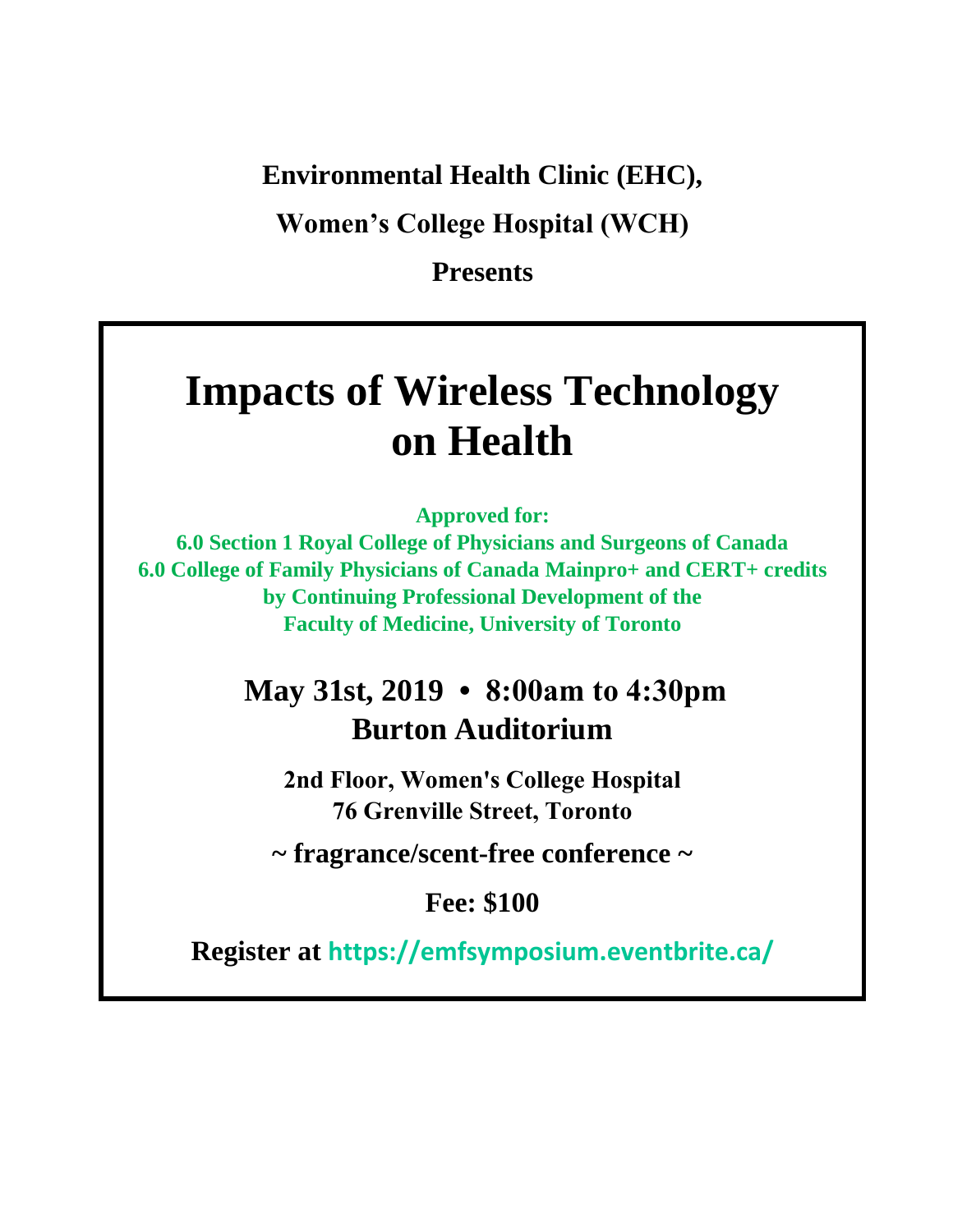### Impacts of Wireless Technology on Health • May 31st, 2019

#### **INTRODUCTION**

There is a range of evidence that adverse health effects can result from increased exposure to interconnected wireless devices and infrastructures that emit nonionizing microwave or radiofrequency radiation (MW/RFR). Such effects can include: impairment of reproduction, amplification of effects of other toxic agents, and contribution to chronic disease. Additionally, at exposure levels of MW/RFR commonly tolerated by the general population, some patients experience acute and chronic symptoms including fatigue, tinnitus, headaches, as well as neurological and cardiac dysfunction, related to electromagnetic fields (EMF).

#### **SYMPOSIUM FORMAT**

This day-long event will involve 20-minute presentations from clinicians, medical researchers, and patient advocates, with each presentation followed by 10 minutes of questions/answers and/or group discussion.

#### **GOALS**

To explore how the Ontario medical community can:

- Learn more about the human health impacts of nonionizing microwave or radiofrequency radiation;
- Detect and manage illness;
- Incorporate mitigating, public health-driven protective measures.

#### **OBJECTIVES**

To gain further understanding from the voices of clinicians, medical researchers, and patient advocates about:

- 1. Demographics, toxicology, epidemiology and pathophysiology of wireless technology on health;
- 2. Current states of best practices for management;
- 3. Up-to-date research;
- 4. Lived experiences of patients, such as those with electromagnetic fields hypersensitivity (EHS).

**Conference Committee:** Riina Bray, David Fancy, Lynn Marshall, Meg Sears; Melissa Chalmers, Barbara Payne